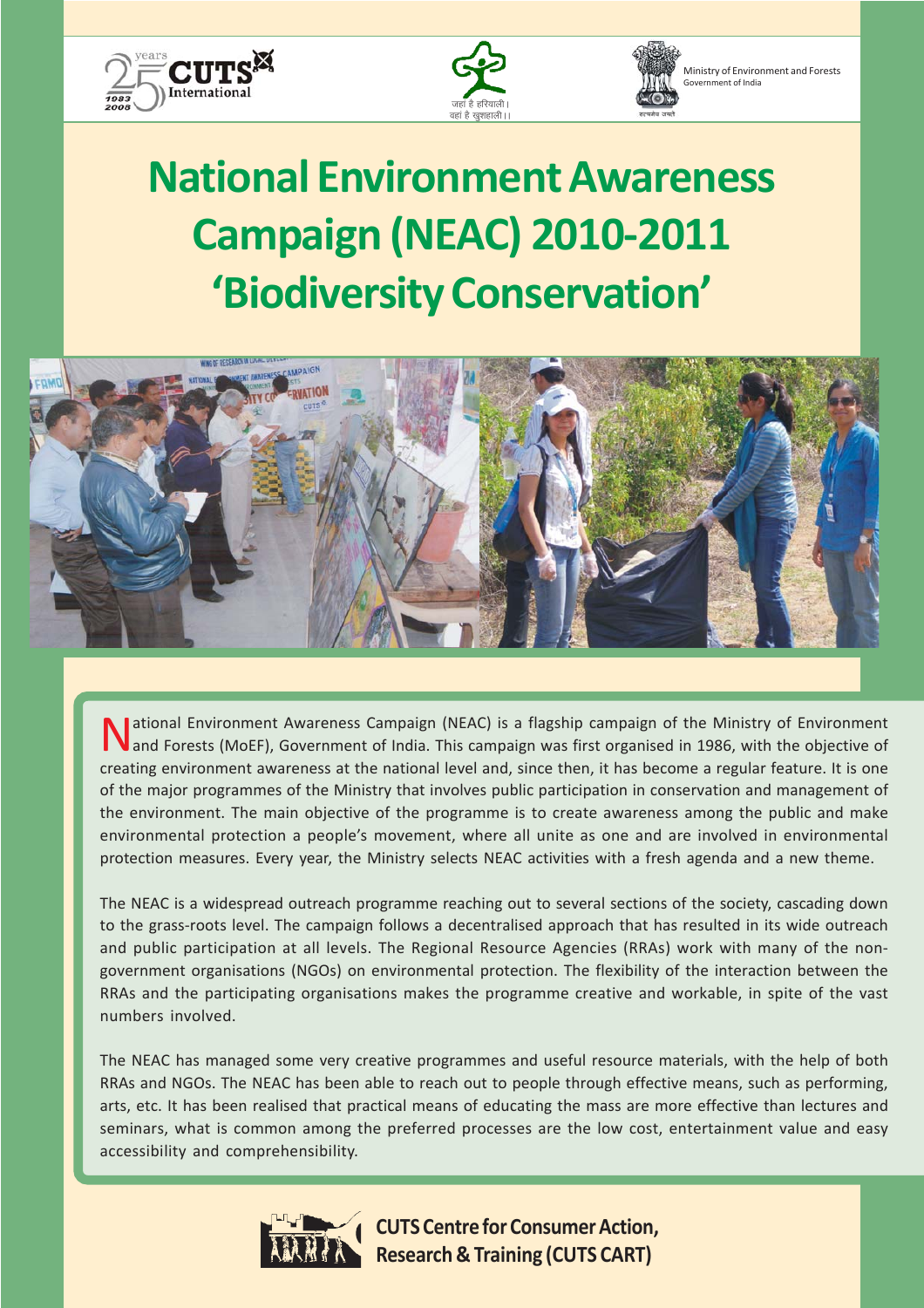# **CUTS Intervention**

Consumer Unity and Trust Society (CUTS), Jaipur, is implementing the NEAC in Rajasthan state since year 2006 as the Regional Resource Agency (RRA), appointed by the Ministry. CUTS is assisting the Ministry in planning, implementing, monitoring and evaluating the Campaign in Rajasthan, based on the theme of campaign. Solid Waste Management was the theme for the campaign for the year 2006-07, Biodiversity Conservation for 2007-08 and Climate Change for 2008-10. For the year 2010-11, the Ministry has again declared 'Biodiversity Conservation' as the theme of the campaign.

| <b>Growth in Disbursement Grant</b> |         |                              |                                                             |
|-------------------------------------|---------|------------------------------|-------------------------------------------------------------|
| Sr.<br>No.                          | Year    | Participating<br><b>NGOs</b> | <b>Total Sanctioned</b><br><b>Amount by</b><br>Ministry (そ) |
| 1.                                  | 2006-07 | 209                          | 11,52,000.00                                                |
| 2.                                  | 2007-08 | 349                          | 19,56,000.00                                                |
| 3.                                  | 2008-09 | 257                          | 17,42,000.00                                                |
| 4.                                  | 2009-10 | 358                          | 22,01,000.00                                                |
| 5.                                  | 2010-11 | 305                          | 30,44,000.00                                                |

#### **Track Record**



# **Biodiversity Conservation**

Bio-diversity includes all the different plants, animals and micro-organisms, the genes they contain and the ecosystems of which they form a part. Biodiversity and ecological integrity are essential for all forms of life on earth and should not be disturbed by human activities. To conserve the natural world, ecosystems, as a whole, have to be saved. Unless the entire ecosystem is preserved, the survival of the individual species will be imperilled. The survival of the human race is dependent on conservation of biodiversity. Only man, as a thinking being, can evolve and sustain a strategy for conservation.

Nahargarh Biodiversity Park is an important natural asset and an oxygen-generating zone for the Jaipur city. *Nature Club of Rajasthan*, an NGO working in the field of environment protection, conducted an awareness campaign on protection of Biodiversity in the Nahargarh Biodiversity Park. The campaign covered the neighbouring villages also. During the campaign, a Seed Bank was established in the Nahargarh Biodiversity Park, in which the local community, ecodevelopment members and others took part. Local people were given extensive training in the field of Seed Bank formation. The experts trained local community how to easily form a Seed Bank. In the awareness campaign, a 'Clean the Park' drive was organised, in which the youth of the area took part and collected plastic bottles, polythene bags and tobacco pouches and cleaned the Park. The youth were very excited and pledged to save the Biodiversity of the Nahargarh Biodiversity Park area.

#### **Case Study - 1**

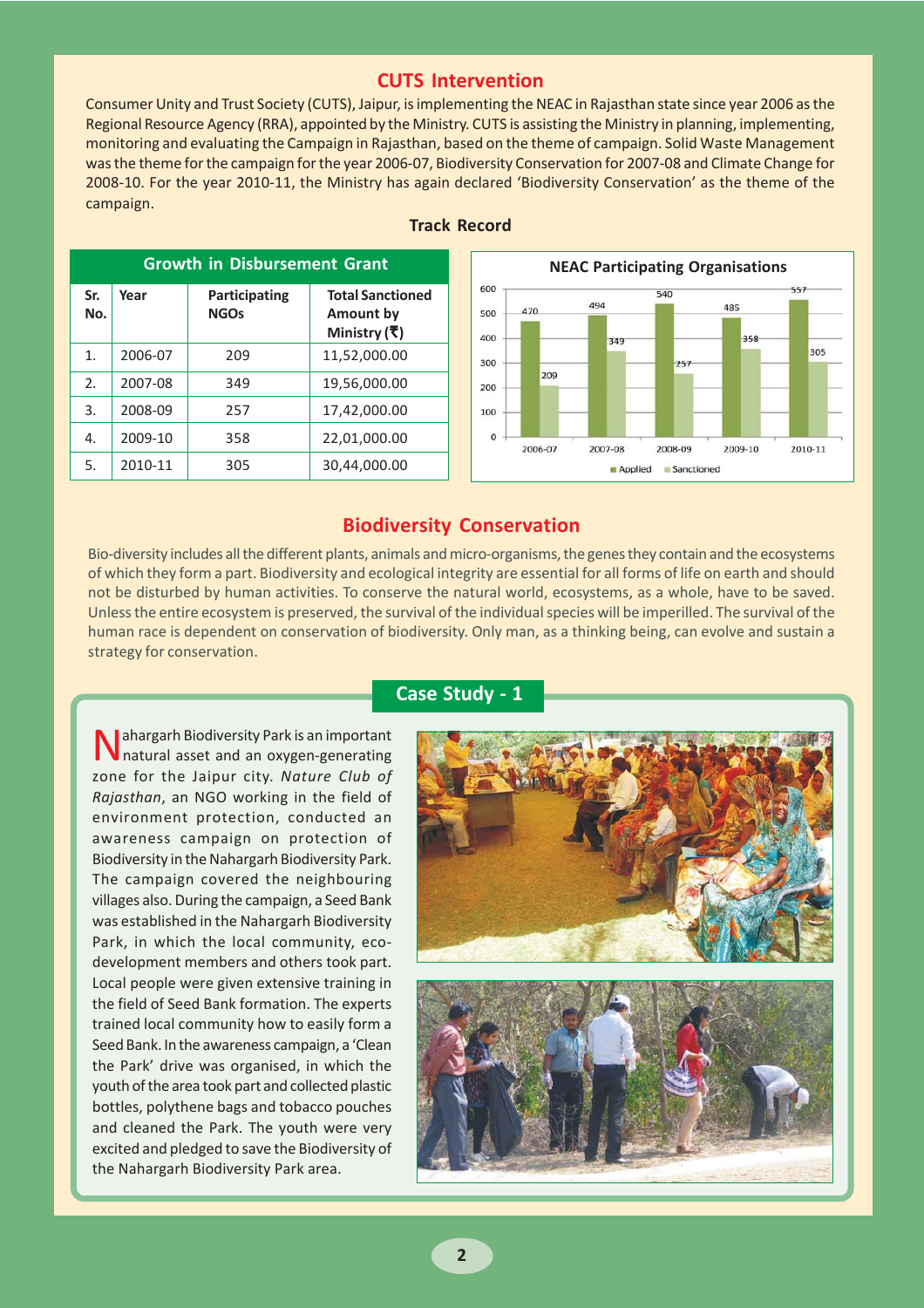# **Pre-proposal Workshops**



Inder the theme Biodiversity conservation, six pre-proposal open workshops were organised, covering all 33 districts in the state. Total 314 representatives of CSOs, NGOs, educational institutes, professional associations, and other agencies participated in the workshops. Participants were given information about the theme of the campaign, 'Biodiversity Conservation'. Participants were explained the fundamental characteristics of the ecological system that it is like a mixture of living things in which all plants and animals are interconnected and depend upon each other. Humans exploit the 'natural-capital' like forests, soil, forage, etc. Participants were also explained about the formalities of the NEAC and their queries were answered.

# **State-level Post-proposal Workshop and Exhibition on Bio-diversity**

State level workshop and exhibition on the theme of<br>'Biodiversity Conservation' was organised by CUTS on 14<sup>th</sup> **March 2011 at the Rotary Club Hall, Jaipur, under the** National Environment Awareness Campaign (NEAC). About 200 representatives of organisations, who were part of the campaign, from entire Rajasthan participated. An exhibition was also in place as part of the programme, where several organisations exhibited their interventions. Many organisations displayed environment-related resource material in the exhibition.

The programme was started with screening of an informative documentary film based on 'Biodiversity Conservation'. Welcoming the participants, Director, CUTS International, George Cheriyan, outlined the role of RRA to the participants and explained some fundamental characteristics of ecological systems and diversity of living things. He said that it is impossible to find deer or ducks in the wild in the absence of the interconnected web of other plants and animals on which their lives depend. He said

that success in ecological balance could be achieved only through 'community-based conservation', which means natural resources or biodiversity protection could be achieved by, for and with the help of local community, as sometimes community can do what government and market fail to do.

Amar Deep Singh, Project Officer, presented the overall scenario of biodiversity in Rajasthan and listed the category of endangered species, level of human intervention and measures to tackle the emerging situation. Dharmendra Chaturvedi, Campaign Coordinator, explained the details of NEAC activities and also the role of CUTS as RRA for Rajasthan in assisting the Ministry in planning, implementing, monitoring and evaluating the Campaign. At the end of the programme, partner organisations were also oriented about the activities to be conducted with the theme and issues. The participants visited the exhibition where several organisations had displayed their interventions.